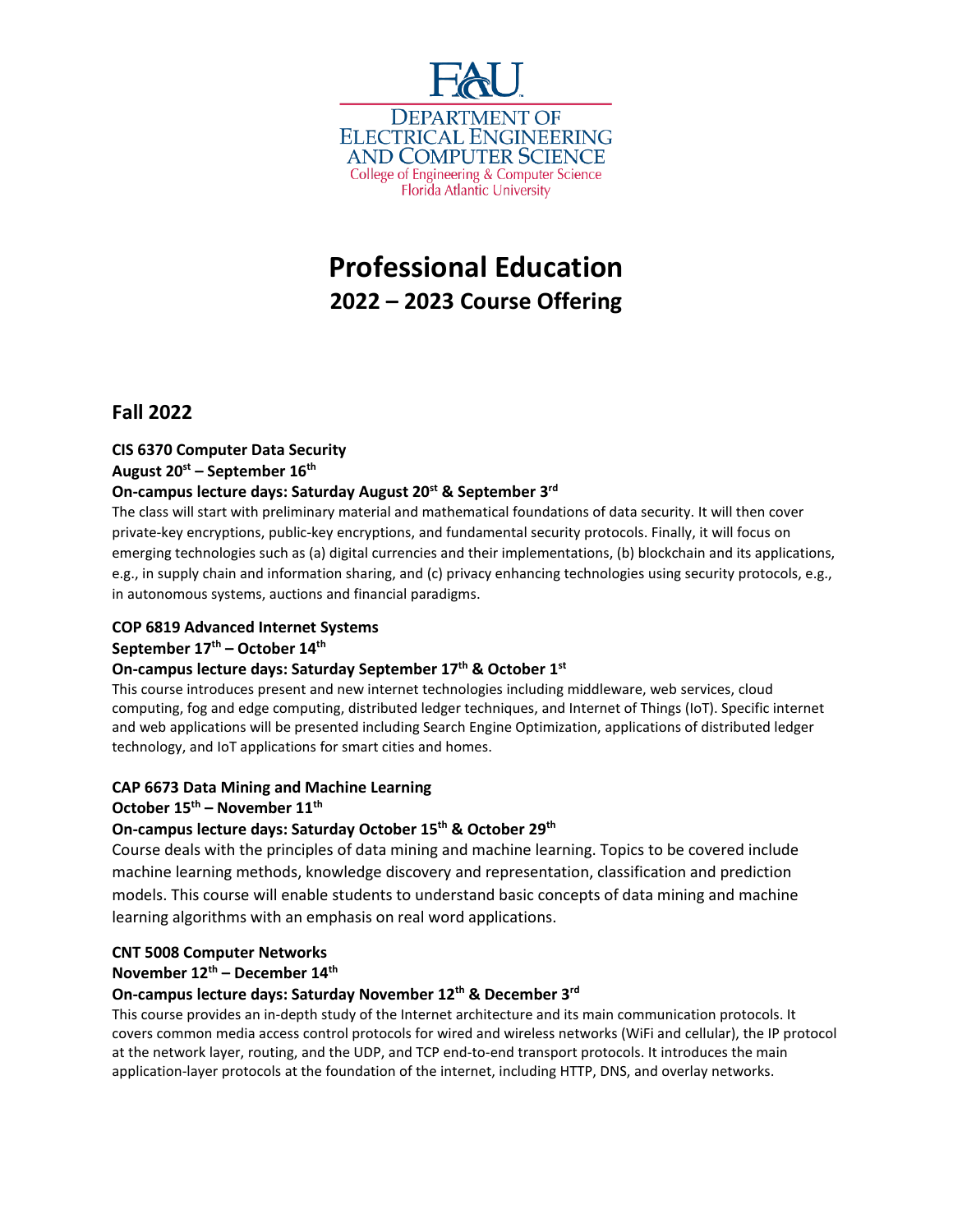# **Spring 2023**

# **COT 6405 Analysis of Algorithms**

#### **January 7th – February 3rd**

#### **On-campus lecture days: Saturday January 7th & January 21st**

This course provides the foundations of algorithm design and analysis and some applications to secure designs. The class will start with a brief overview of the theoretical framework for efficiency analysis, and then continue with the study of several algorithmic techniques: divide-and-conquer, fast Fourier Transform, approximation algorithms, NP-completeness, probabilistic data structures, and secure protocols.

#### **CEN 5035 Software Engineering**

#### **February 4th – March 3rd**

#### **On-campus lecture days: Saturday February 4th & February 18th**

This course focuses on advanced concepts in software engineering and the application of engineering principles to the creation of complex, long-lived applications. This course will expose students to a wide range of software engineering concepts and state-of-the-art technologies. In addition to software engineering acumen, students are expected to develop excellent writing and presentation skills. This course will first review basic principles of software engineering, and then it will focus on more specific and advanced topics, including model driven development, Internet of Things (IoT), reverse engineering and program comprehension, and finally touch on topics of DevOps.

#### **CAP 6776 Information Retrieval**

#### **March 11th – May 3rd**

#### **On-campus lecture days: Saturday March 11th, March 25th, April 8th & April 22nd**

This course provides a comprehensive overview of the main concepts, techniques, tools, and applications in the field of information retrieval (IR), which is the process of searching and collecting relevant information from databases or resources based on queries or requirements. The course will cover algorithmic and usability aspects of text classification, indexing, and searching, as well as web retrieval and crawling, and multimedia (image, audio, video) information retrieval.

#### **CAP 5768 Introduction to Data Science**

#### **March 11th – May 3rd**

#### **On-campus lecture days: Saturday March 11th, March 25th, April 8th & April 22nd**

This course provides a comprehensive introduction to the tools and analysis workflows employed by data scientists that include data wrangling, visualization, exploration, and modeling. Specific topics include an overview of the field of data science and analytics, data visualization, exploratory data analysis, data transformation, parameter estimation, hypothesis testing, linear regression analysis, logistic regression classification, model selection, feature selection, dimensionality reduction, and clustering. The practical application of these techniques to real data, as well as the interpretation and presentation of analysis results will be emphasized throughout the course.